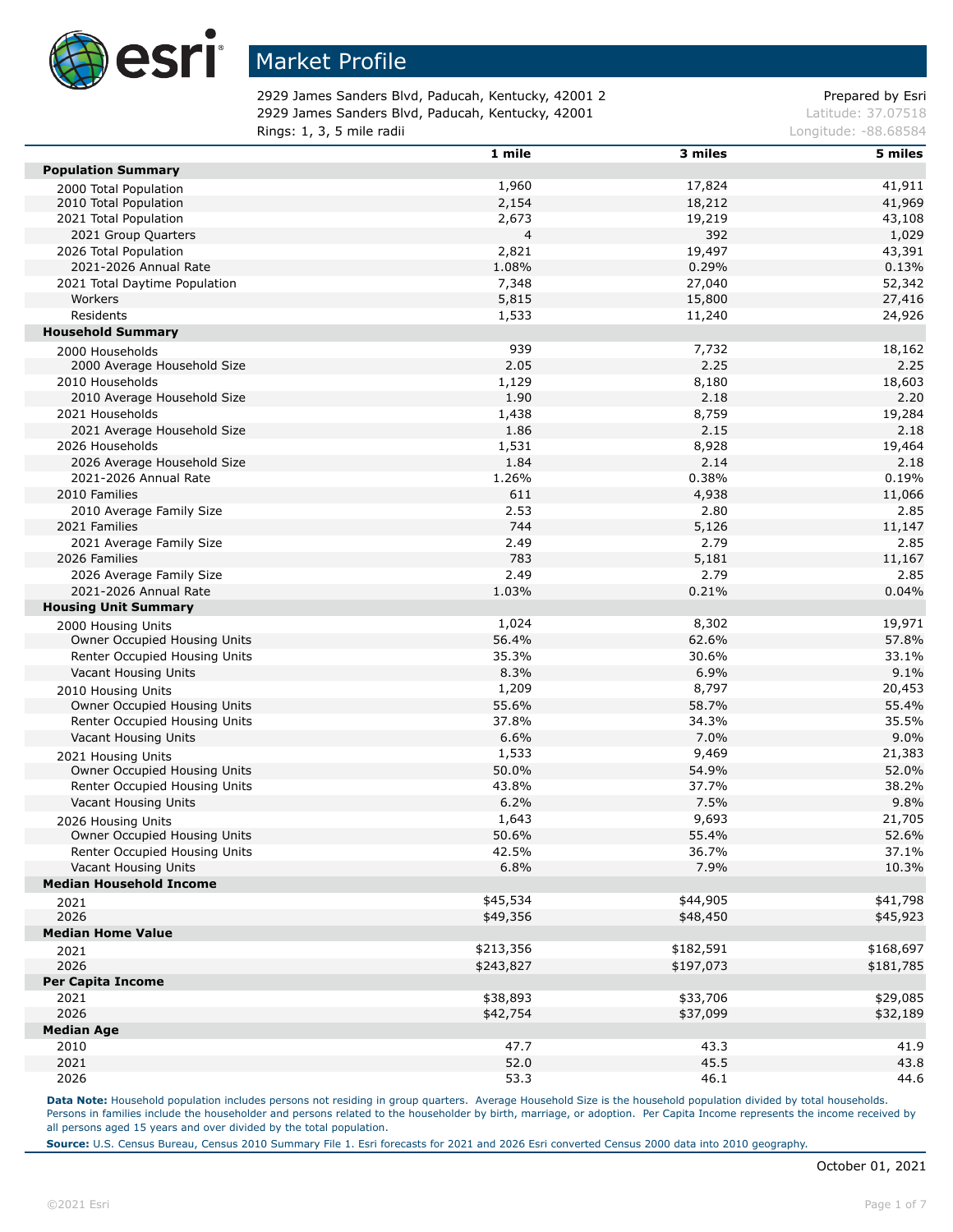

2929 James Sanders Blvd, Paducah, Kentucky, 42001 2 Prepared by Esri 2929 James Sanders Blvd, Paducah, Kentucky, 42001 Latitude: 37.07518 **Rings: 1, 3, 5 mile radii Longitude: -88.68584 Longitude: -88.68584** 

|                                            | 1 mile    | 3 miles   | 5 miles   |
|--------------------------------------------|-----------|-----------|-----------|
| 2021 Households by Income                  |           |           |           |
| Household Income Base                      | 1,438     | 8,759     | 19,284    |
| $<$ \$15,000                               | 6.5%      | 9.8%      | 14.3%     |
| $$15,000 - $24,999$                        | 10.8%     | 13.1%     | 13.7%     |
| \$25,000 - \$34,999                        | 17.6%     | 16.4%     | 15.2%     |
| \$35,000 - \$49,999                        | 19.6%     | 14.6%     | 12.7%     |
| \$50,000 - \$74,999                        | 18.1%     | 16.4%     | 17.4%     |
| \$75,000 - \$99,999                        | 4.0%      | 8.4%      | 8.4%      |
| $$100,000 - $149,999$                      | 14.3%     | 12.0%     | 11.2%     |
| \$150,000 - \$199,999                      | 2.4%      | 2.7%      | 2.7%      |
| $$200,000+$                                | 6.7%      | 6.5%      | 4.3%      |
| Average Household Income                   | \$74,884  | \$73,462  | \$64,775  |
| 2026 Households by Income                  |           |           |           |
| Household Income Base                      | 1,531     | 8,928     | 19,464    |
| $<$ \$15,000                               | 5.9%      | 9.0%      | 13.0%     |
| $$15,000 - $24,999$                        | 9.6%      | 11.9%     | 12.6%     |
|                                            |           | 15.7%     |           |
| \$25,000 - \$34,999                        | 16.0%     |           | 14.6%     |
| \$35,000 - \$49,999                        | 19.0%     | 14.5%     | 12.6%     |
| \$50,000 - \$74,999                        | 20.6%     | 17.4%     | 18.2%     |
| \$75,000 - \$99,999                        | 4.4%      | 9.2%      | 9.4%      |
| \$100,000 - \$149,999                      | 14.0%     | 11.7%     | 11.4%     |
| \$150,000 - \$199,999                      | 3.0%      | 3.3%      | 3.4%      |
| $$200,000+$                                | 7.3%      | 7.2%      | 4.9%      |
| Average Household Income                   | \$81,640  | \$80,511  | \$71,507  |
| 2021 Owner Occupied Housing Units by Value |           |           |           |
| Total                                      | 766       | 5,194     | 11,124    |
| $<$ \$50,000                               | 6.0%      | 3.2%      | 8.5%      |
| \$50,000 - \$99,999                        | 3.5%      | 15.1%     | 18.1%     |
| $$100,000 - $149,999$                      | 15.5%     | 19.3%     | 15.9%     |
| \$150,000 - \$199,999                      | 22.3%     | 19.0%     | 20.1%     |
| \$200,000 - \$249,999                      | 9.5%      | 12.1%     | 11.9%     |
| \$250,000 - \$299,999                      | 15.0%     | 7.6%      | 6.9%      |
| \$300,000 - \$399,999                      | 8.1%      | 9.8%      | 9.3%      |
| \$400,000 - \$499,999                      | 10.3%     | 6.1%      | 4.2%      |
| \$500,000 - \$749,999                      | 5.9%      | 4.1%      | 3.0%      |
| \$750,000 - \$999,999                      | 0.3%      | 1.9%      | 1.1%      |
| $$1,000,000 - $1,499,999$                  | 2.1%      | 0.7%      | 0.4%      |
| \$1,500,000 - \$1,999,999                  | 0.0%      | 0.3%      | 0.1%      |
| $$2,000,000 +$                             | 1.3%      | 0.8%      | 0.6%      |
| Average Home Value                         | \$294,967 | \$253,201 | \$215,839 |
| 2026 Owner Occupied Housing Units by Value |           |           |           |
| Total                                      | 832       | 5,368     | 11,410    |
| $<$ \$50,000                               | 4.0%      | 2.3%      | 6.8%      |
| \$50,000 - \$99,999                        | 2.3%      | 12.6%     | 15.5%     |
| $$100,000 - $149,999$                      | 13.2%     | 17.4%     | 14.8%     |
| \$150,000 - \$199,999                      | 22.0%     | 18.8%     | 20.3%     |
| \$200,000 - \$249,999                      | 9.7%      | 12.5%     | 12.4%     |
| \$250,000 - \$299,999                      | 16.8%     | 8.2%      | 7.4%      |
| \$300,000 - \$399,999                      | 8.3%      | 11.5%     | 11.3%     |
| \$400,000 - \$499,999                      | 13.2%     | 8.0%      | 5.6%      |
| \$500,000 - \$749,999                      | 7.2%      | 5.1%      | 3.8%      |
| \$750,000 - \$999,999                      | 0.1%      | 2.0%      | 1.1%      |
| $$1,000,000 - $1,499,999$                  | 2.2%      | 0.7%      | 0.4%      |
| $$1,500,000 - $1,999,999$                  | 0.0%      | 0.2%      | 0.1%      |
|                                            | 1.0%      | 0.7%      | 0.5%      |
| $$2,000,000 +$<br>Average Home Value       | \$309,225 | \$268,275 |           |
|                                            |           |           | \$231,540 |

**Data Note:** Income represents the preceding year, expressed in current dollars. Household income includes wage and salary earnings, interest dividends, net rents, pensions, SSI and welfare payments, child support, and alimony.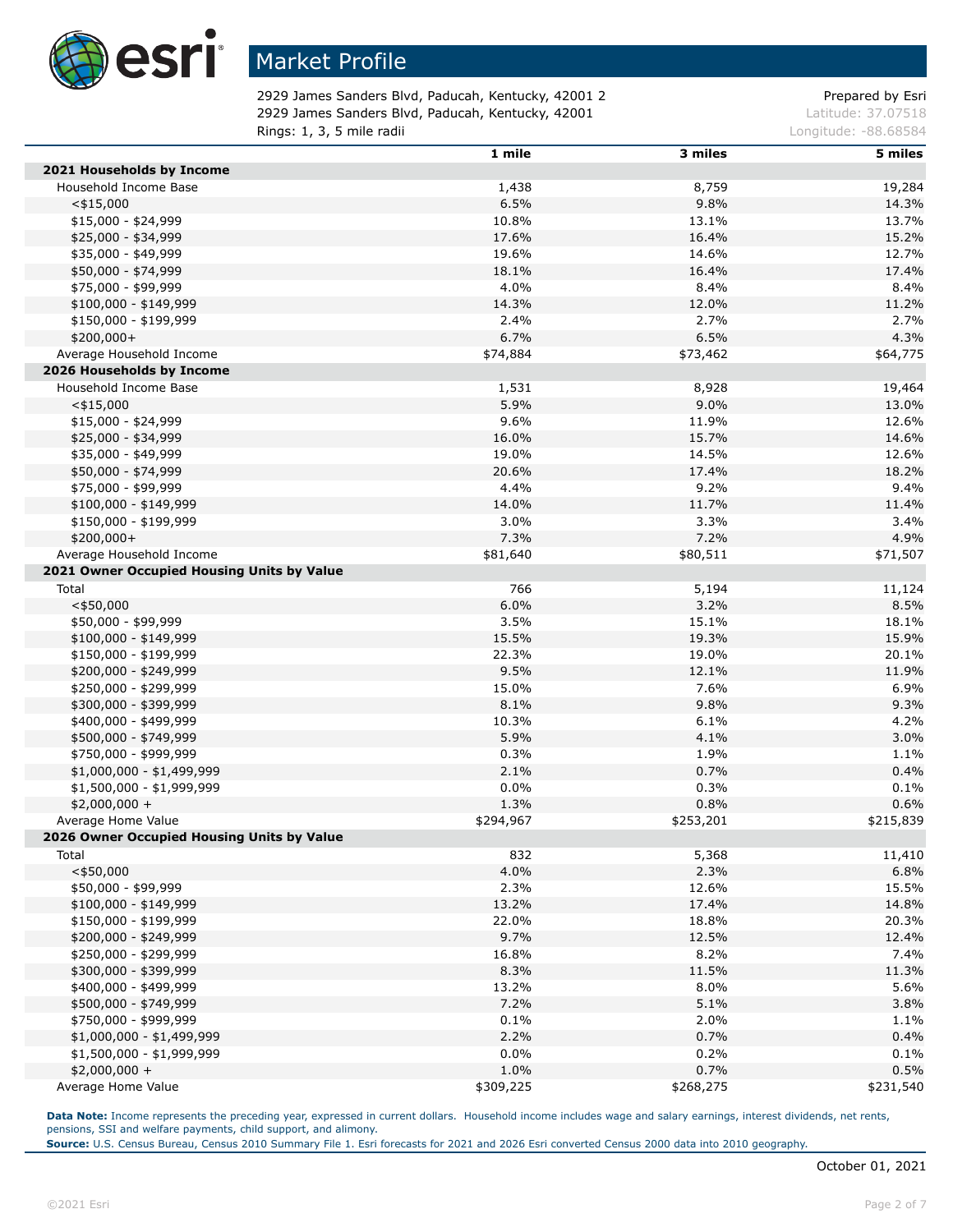

2929 James Sanders Blvd, Paducah, Kentucky, 42001 2 Prepared by Esri 2929 James Sanders Blvd, Paducah, Kentucky, 42001 Latitude: 37.07518 **Rings: 1, 3, 5 mile radii Longitude: -88.68584 Longitude: -88.68584** 

|                               | 1 mile | 3 miles | 5 miles |
|-------------------------------|--------|---------|---------|
| 2010 Population by Age        |        |         |         |
| Total                         | 2,154  | 18,211  | 41,967  |
| $0 - 4$                       | 4.4%   | 6.0%    | 6.1%    |
| $5 - 9$                       | 4.3%   | 5.8%    | 6.2%    |
| $10 - 14$                     | 4.4%   | 5.7%    | 6.0%    |
| $15 - 24$                     | 10.2%  | 11.3%   | 11.3%   |
| $25 - 34$                     | 11.1%  | 11.4%   | 12.1%   |
| $35 - 44$                     | 11.6%  | 11.8%   | 12.1%   |
| $45 - 54$                     | 15.3%  | 14.4%   | 14.7%   |
| $55 - 64$                     | 14.0%  | 13.8%   | 13.6%   |
| $65 - 74$                     | 12.5%  | 9.1%    | 8.8%    |
| 75 - 84                       | 8.7%   | 7.1%    | 6.2%    |
| $85 +$                        | 3.5%   | 3.5%    | 2.9%    |
| $18 +$                        | 83.7%  | 78.6%   | 77.9%   |
| 2021 Population by Age        |        |         |         |
| Total                         | 2,675  | 19,219  | 43,106  |
| $0 - 4$                       | 3.8%   | 5.3%    | 5.4%    |
| $5 - 9$                       | 3.6%   | 5.4%    | 5.6%    |
| $10 - 14$                     | 3.4%   | 5.5%    | 5.8%    |
| $15 - 24$                     | 9.3%   | 10.6%   | 10.8%   |
| $25 - 34$                     | 11.3%  | 11.6%   | 12.0%   |
| $35 - 44$                     | 10.5%  | 11.1%   | 11.9%   |
| $45 - 54$                     | 11.7%  | 11.6%   | 11.8%   |
| $55 - 64$                     | 14.1%  | 13.6%   | 13.9%   |
| $65 - 74$                     | 17.4%  | 13.3%   | 12.5%   |
| 75 - 84                       | 10.6%  | 7.9%    | 7.0%    |
| $85 +$                        | 4.3%   | 4.2%    | 3.4%    |
| $18 +$                        | 86.6%  | 80.5%   | 79.9%   |
| 2026 Population by Age        |        |         |         |
| Total                         | 2,820  | 19,497  | 43,390  |
| $0 - 4$                       | 3.8%   | 5.2%    | 5.3%    |
| $5 - 9$                       | 3.5%   | 5.3%    | 5.5%    |
| $10 - 14$                     | 3.4%   | 5.5%    | 5.7%    |
| $15 - 24$                     | 8.6%   | 10.4%   | 10.7%   |
| $25 - 34$                     | 10.9%  | 11.3%   | 11.5%   |
| $35 - 44$                     | 10.7%  | 11.1%   | 11.8%   |
| $45 - 54$                     | 10.9%  | 11.1%   | 11.8%   |
| $55 - 64$                     | 12.6%  | 12.2%   | 12.6%   |
| $65 - 74$                     | 18.5%  | 13.9%   | 13.1%   |
| 75 - 84                       | 12.7%  | 9.6%    | 8.6%    |
| $85 +$                        | 4.5%   | 4.3%    | 3.5%    |
| $18 +$                        | 87.1%  | 80.7%   | 80.1%   |
| <b>2010 Population by Sex</b> |        |         |         |
| Males                         | 1,005  | 8,410   | 19,691  |
| Females                       | 1,149  | 9,802   | 22,278  |
| 2021 Population by Sex        |        |         |         |
| Males                         | 1,242  | 8,925   | 20,347  |
| Females                       | 1,431  | 10,295  | 22,761  |
| 2026 Population by Sex        |        |         |         |
| Males                         | 1,308  | 9,070   | 20,533  |
| Females                       | 1,513  | 10,426  | 22,858  |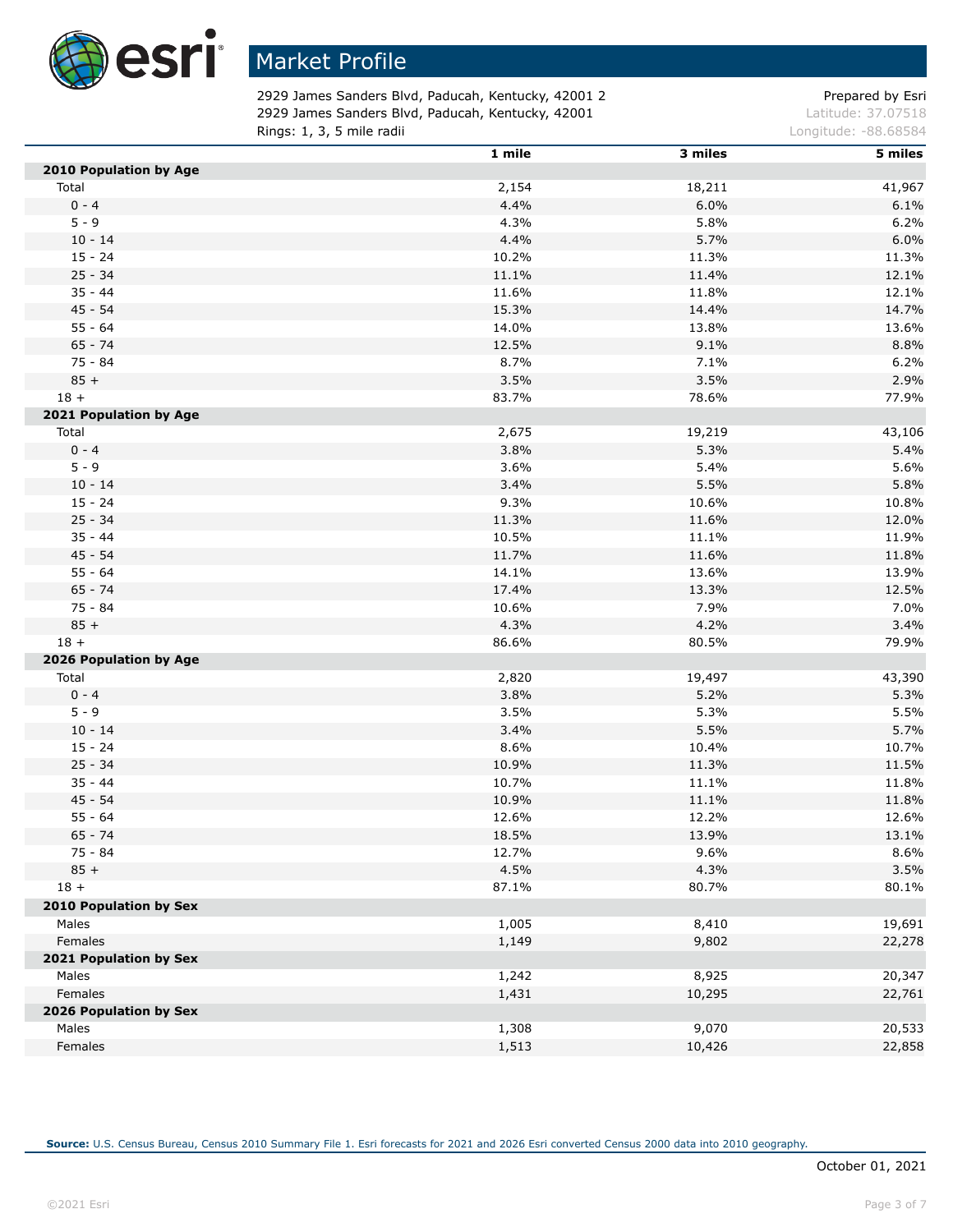

2929 James Sanders Blvd, Paducah, Kentucky, 42001 2 Prepared by Esri 2929 James Sanders Blvd, Paducah, Kentucky, 42001 Latitude: 37.07518 **Rings: 1, 3, 5 mile radii Longitude: -88.68584 Longitude: -88.68584** 

|                                                    | 1 mile | 3 miles | 5 miles |
|----------------------------------------------------|--------|---------|---------|
| 2010 Population by Race/Ethnicity                  |        |         |         |
| Total                                              | 2,154  | 18,212  | 41,971  |
| White Alone                                        | 92.7%  | 85.9%   | 81.0%   |
| <b>Black Alone</b>                                 | 3.7%   | 9.9%    | 14.5%   |
| American Indian Alone                              | 0.1%   | 0.2%    | 0.2%    |
| Asian Alone                                        | 1.7%   | 1.2%    | 1.0%    |
| Pacific Islander Alone                             | 0.1%   | 0.0%    | 0.0%    |
| Some Other Race Alone                              | 0.5%   | 0.7%    | 0.9%    |
| Two or More Races                                  | 1.2%   | 2.1%    | 2.3%    |
| Hispanic Origin                                    | 1.7%   | 2.2%    | 2.4%    |
| Diversity Index                                    | 16.8   | 28.5    | 35.3    |
| 2021 Population by Race/Ethnicity                  |        |         |         |
| Total                                              | 2,674  | 19,219  | 43,107  |
| White Alone                                        | 91.7%  | 84.6%   | 79.8%   |
| <b>Black Alone</b>                                 | 3.9%   | 10.1%   | 14.6%   |
| American Indian Alone                              | 0.2%   | 0.3%    | 0.3%    |
| Asian Alone                                        | 1.9%   | 1.4%    | 1.2%    |
| Pacific Islander Alone                             | 0.1%   | 0.1%    | 0.0%    |
| Some Other Race Alone                              | 0.7%   | 1.0%    | 1.2%    |
| Two or More Races                                  | 1.5%   | 2.6%    | 2.9%    |
| Hispanic Origin                                    | 2.4%   | 3.1%    | 3.3%    |
| Diversity Index                                    | 19.6   | 31.8    | 38.4    |
| 2026 Population by Race/Ethnicity                  |        |         |         |
| Total                                              | 2,822  | 19,496  | 43,391  |
| White Alone                                        | 91.0%  | 83.7%   | 79.0%   |
| <b>Black Alone</b>                                 | 4.0%   | 10.2%   | 14.7%   |
| American Indian Alone                              | 0.2%   | 0.3%    | 0.3%    |
| Asian Alone                                        | 2.1%   | 1.6%    | 1.3%    |
| Pacific Islander Alone                             | 0.2%   | 0.1%    | 0.0%    |
| Some Other Race Alone                              | 0.8%   | 1.2%    | 1.4%    |
| Two or More Races                                  | 1.7%   | 2.9%    | 3.3%    |
| Hispanic Origin                                    | 2.8%   | 3.7%    | 3.9%    |
| Diversity Index                                    | 21.5   | 33.8    | 40.4    |
| 2010 Population by Relationship and Household Type |        |         |         |
| Total                                              | 2,154  | 18,212  | 41,969  |
| In Households                                      | 99.8%  | 97.8%   | 97.5%   |
| In Family Households                               | 73.1%  | 77.4%   | 76.9%   |
| Householder                                        | 27.3%  | 27.3%   | 26.4%   |
| Spouse                                             | 21.7%  | 20.2%   | 18.8%   |
| Child                                              | 20.5%  | 26.3%   | 27.4%   |
| Other relative                                     | 2.2%   | 2.0%    | 2.4%    |
| Nonrelative                                        | 1.4%   | 1.6%    | 1.9%    |
| In Nonfamily Households                            | 26.7%  | 20.4%   | 20.6%   |
| In Group Quarters                                  | 0.2%   | 2.2%    | 2.5%    |
| <b>Institutionalized Population</b>                | 0.2%   | 1.9%    | 2.2%    |
| Noninstitutionalized Population                    | 0.0%   | 0.3%    | 0.2%    |

Data Note: Persons of Hispanic Origin may be of any race. The Diversity Index measures the probability that two people from the same area will be from different race/ ethnic groups. **Source:** U.S. Census Bureau, Census 2010 Summary File 1. Esri forecasts for 2021 and 2026 Esri converted Census 2000 data into 2010 geography.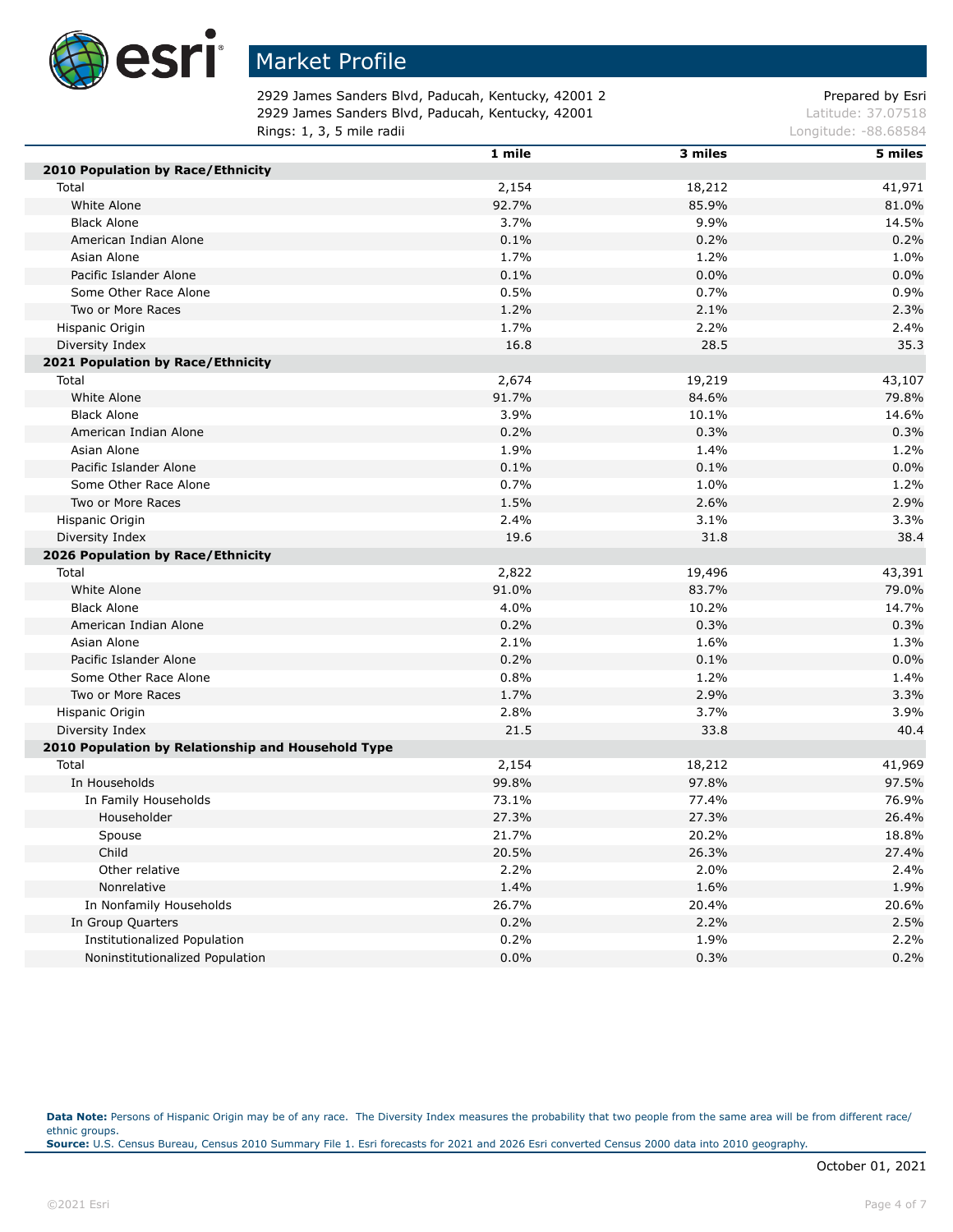

Г

Г

## Market Profile

2929 James Sanders Blvd, Paducah, Kentucky, 42001 2 Prepared by Esri 2929 James Sanders Blvd, Paducah, Kentucky, 42001 Latitude: 37.07518 **Rings: 1, 3, 5 mile radii Longitude: -88.68584 Longitude: -88.68584** 

|                                               | 1 mile | 3 miles | 5 miles |
|-----------------------------------------------|--------|---------|---------|
| 2021 Population 25+ by Educational Attainment |        |         |         |
| Total                                         | 2,136  | 14,074  | 31,256  |
| Less than 9th Grade                           | 1.6%   | 1.6%    | 2.7%    |
| 9th - 12th Grade, No Diploma                  | 1.5%   | 3.6%    | 5.5%    |
| High School Graduate                          | 22.8%  | 25.1%   | 24.9%   |
| GED/Alternative Credential                    | 1.7%   | $3.1\%$ | 4.3%    |
| Some College, No Degree                       | 21.7%  | 19.4%   | 21.5%   |
| Associate Degree                              | 7.2%   | 11.5%   | 12.0%   |
| Bachelor's Degree                             | 28.0%  | 20.6%   | 18.1%   |
| Graduate/Professional Degree                  | 15.4%  | 15.1%   | 11.0%   |
| 2021 Population 15+ by Marital Status         |        |         |         |
| Total                                         | 2,384  | 16,112  | 35,907  |
| Never Married                                 | 22.7%  | 26.2%   | 27.9%   |
| Married                                       | 52.9%  | 49.0%   | 47.0%   |
| Widowed                                       | 11.6%  | 9.5%    | 9.3%    |
| Divorced                                      | 12.8%  | 15.2%   | 15.7%   |
| 2021 Civilian Population 16+ in Labor Force   |        |         |         |
| Civilian Population 16+                       | 1,162  | 8,269   | 18,554  |
| Population 16+ Employed                       | 98.8%  | 97.1%   | 96.6%   |
| Population 16+ Unemployment rate              | 1.2%   | 2.9%    | 3.4%    |
| Population 16-24 Employed                     | 10.6%  | 13.9%   | 14.0%   |
| Population 16-24 Unemployment rate            | 0.0%   | 3.0%    | 3.2%    |
| Population 25-54 Employed                     | 58.5%  | 58.8%   | 61.3%   |
| Population 25-54 Unemployment rate            | 1.6%   | 3.6%    | 4.2%    |
| Population 55-64 Employed                     | 17.0%  | 17.0%   | 16.0%   |
| Population 55-64 Unemployment rate            | 1.5%   | 1.3%    | 1.4%    |
| Population 65+ Employed                       | 13.9%  | 10.2%   | 8.7%    |
| Population 65+ Unemployment rate              | 0.0%   | 0.8%    | 1.0%    |
| 2021 Employed Population 16+ by Industry      |        |         |         |
| Total                                         | 1,148  | 8,031   | 17,929  |
| Agriculture/Mining                            | 1.3%   | 0.6%    | 0.9%    |
| Construction                                  | 8.5%   | 6.9%    | 6.4%    |
| Manufacturing                                 | 6.9%   | 7.2%    | 8.4%    |
| Wholesale Trade                               | 1.6%   | 1.5%    | 1.8%    |
| Retail Trade                                  | 4.4%   | 9.4%    | 11.9%   |
| Transportation/Utilities                      | 4.4%   | 9.1%    | 8.2%    |
| Information                                   | 1.3%   | 0.7%    | 0.9%    |
| Finance/Insurance/Real Estate                 | 3.6%   | 5.4%    | 5.3%    |
| <b>Services</b>                               | 60.5%  | 53.8%   | 52.2%   |
| <b>Public Administration</b>                  | 7.4%   | 5.4%    | 4.0%    |
| 2021 Employed Population 16+ by Occupation    |        |         |         |
| Total                                         | 1,151  | 8,031   | 17,931  |
| White Collar                                  | 72.2%  | 66.0%   | 63.2%   |
| Management/Business/Financial                 | 17.4%  | 14.1%   | 13.7%   |
| Professional                                  | 46.3%  | 33.7%   | 28.9%   |
| Sales                                         | 4.7%   | 7.9%    | 10.1%   |
| Administrative Support                        | 3.7%   | 10.2%   | 10.5%   |
| Services                                      | 9.5%   | 14.8%   | 16.6%   |
| <b>Blue Collar</b>                            | 18.6%  | 19.2%   | 20.1%   |
| Farming/Forestry/Fishing                      | 0.0%   | 0.2%    | 0.2%    |
| Construction/Extraction                       | 8.2%   | 6.6%    | 5.6%    |
| Installation/Maintenance/Repair               | 0.3%   | 1.3%    | 2.0%    |
| Production                                    | 6.8%   | 4.4%    | 4.7%    |
| Transportation/Material Moving                | 3.2%   | 6.7%    | 7.7%    |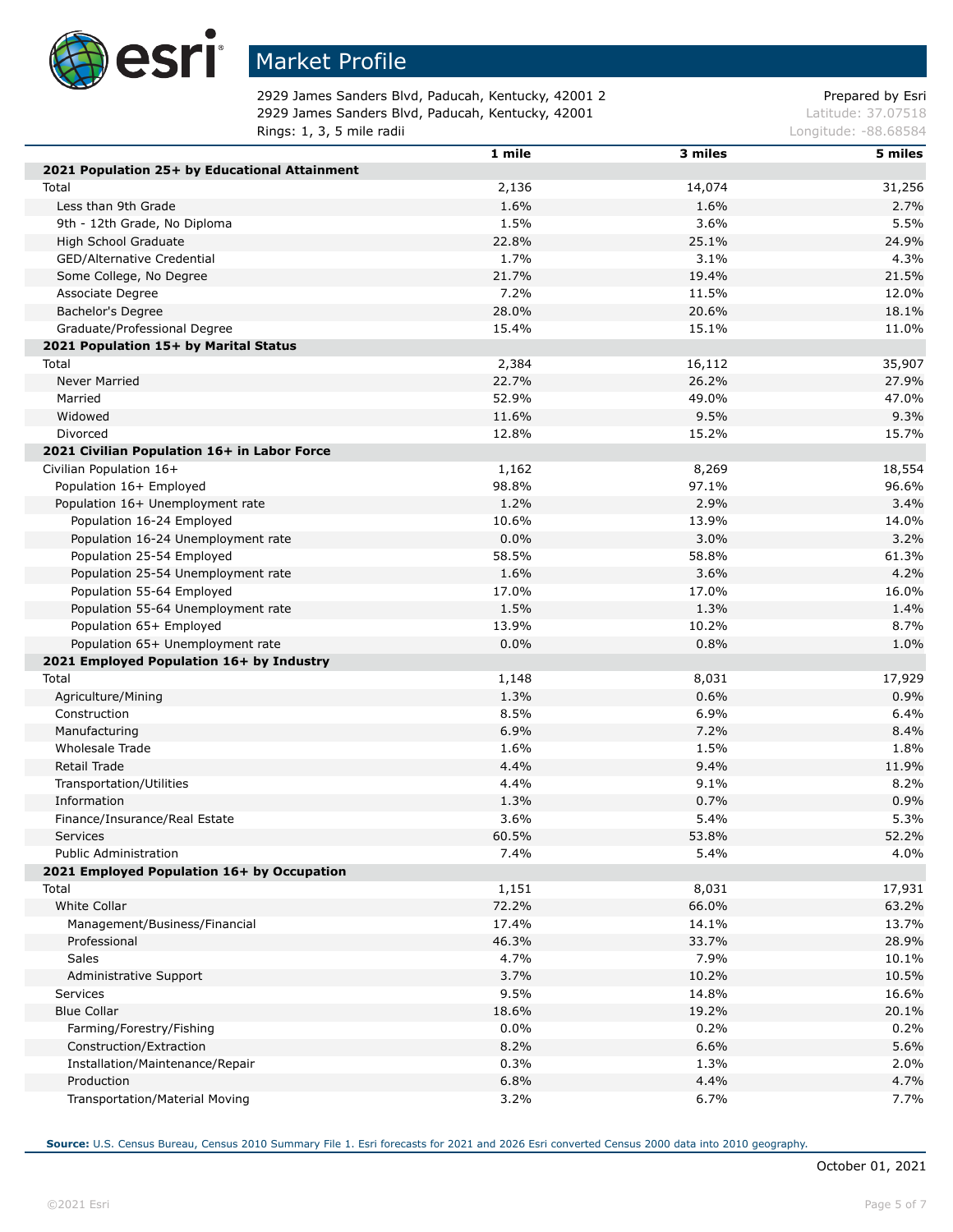

2929 James Sanders Blvd, Paducah, Kentucky, 42001 2 Prepared by Esri 2929 James Sanders Blvd, Paducah, Kentucky, 42001 Latitude: 37.07518 **Rings: 1, 3, 5 mile radii Congression Congress 20 and 20 and 20 and 20 and 20 and 20 and 20 and 20 and 20 and 20 and 20 and 20 and 20 and 20 and 20 and 20 and 20 and 20 and 20 and 20 and 20 and 20 and 20 and 20 and 20 a** 

|                                               | 1 mile | 3 miles | 5 miles |
|-----------------------------------------------|--------|---------|---------|
| 2010 Households by Type                       |        |         |         |
| Total                                         | 1,129  | 8,181   | 18,604  |
| Households with 1 Person                      | 39.9%  | 35.0%   | 35.7%   |
| Households with 2+ People                     | 60.1%  | 65.0%   | 64.3%   |
| Family Households                             | 54.1%  | 60.4%   | 59.5%   |
| Husband-wife Families                         | 43.1%  | 44.7%   | 42.4%   |
| With Related Children                         | 12.2%  | 15.8%   | 15.8%   |
| Other Family (No Spouse Present)              | 11.1%  | 15.7%   | 17.1%   |
| Other Family with Male Householder            | 2.5%   | 3.1%    | 3.7%    |
| With Related Children                         | 1.2%   | 1.9%    | 2.1%    |
| Other Family with Female Householder          | 8.5%   | 12.6%   | 13.4%   |
| With Related Children                         | 4.4%   | 8.9%    | 9.3%    |
| Nonfamily Households                          | 5.9%   | 4.6%    | 4.8%    |
| All Households with Children                  | 18.5%  | 26.9%   | 27.7%   |
|                                               |        |         |         |
| Multigenerational Households                  | 1.5%   | 2.0%    | 2.4%    |
| Unmarried Partner Households                  | 4.3%   | 4.9%    | 5.2%    |
| Male-female                                   | 3.8%   | 4.3%    | 4.6%    |
| Same-sex                                      | 0.5%   | 0.6%    | 0.6%    |
| 2010 Households by Size                       |        |         |         |
| Total                                         | 1,128  | 8,182   | 18,603  |
| 1 Person Household                            | 40.0%  | 35.0%   | 35.7%   |
| 2 Person Household                            | 38.3%  | 36.4%   | 34.2%   |
| 3 Person Household                            | 10.9%  | 13.8%   | 14.1%   |
| 4 Person Household                            | 7.4%   | 9.6%    | 10.1%   |
| 5 Person Household                            | 2.0%   | 3.5%    | 3.9%    |
| 6 Person Household                            | 1.3%   | 1.2%    | 1.3%    |
| 7 + Person Household                          | 0.2%   | 0.4%    | 0.6%    |
| 2010 Households by Tenure and Mortgage Status |        |         |         |
| Total                                         | 1,129  | 8,180   | 18,603  |
| Owner Occupied                                | 59.5%  | 63.1%   | 60.9%   |
| Owned with a Mortgage/Loan                    | 35.5%  | 39.3%   | 38.3%   |
| Owned Free and Clear                          | 24.0%  | 23.9%   | 22.7%   |
| Renter Occupied                               | 40.5%  | 36.9%   | 39.1%   |
| 2021 Affordability, Mortgage and Wealth       |        |         |         |
| Housing Affordability Index                   | 119    | 137     | 138     |
| Percent of Income for Mortgage                | 19.7%  | 17.1%   | 16.9%   |
| Wealth Index                                  | 88     | 87      | 67      |
| 2010 Housing Units By Urban/ Rural Status     |        |         |         |
| <b>Total Housing Units</b>                    | 1,209  | 8,797   | 20,453  |
|                                               |        |         |         |
| Housing Units Inside Urbanized Area           | 0.0%   | 0.0%    | 0.0%    |
| Housing Units Inside Urbanized Cluster        | 99.9%  | 91.7%   | 86.5%   |
| <b>Rural Housing Units</b>                    | 0.1%   | 8.3%    | 13.5%   |
| 2010 Population By Urban/ Rural Status        |        |         |         |
| <b>Total Population</b>                       | 2,154  | 18,212  | 41,969  |
| Population Inside Urbanized Area              | 0.0%   | 0.0%    | 0.0%    |
| Population Inside Urbanized Cluster           | 99.8%  | 90.9%   | 85.1%   |
| Rural Population                              | 0.2%   | 9.1%    | 14.9%   |

Data Note: Households with children include any households with people under age 18, related or not. Multigenerational households are families with 3 or more parentchild relationships. Unmarried partner households are usually classified as nonfamily households unless there is another member of the household related to the householder. Multigenerational and unmarried partner households are reported only to the tract level. Esri estimated block group data, which is used to estimate polygons or non-standard geography.